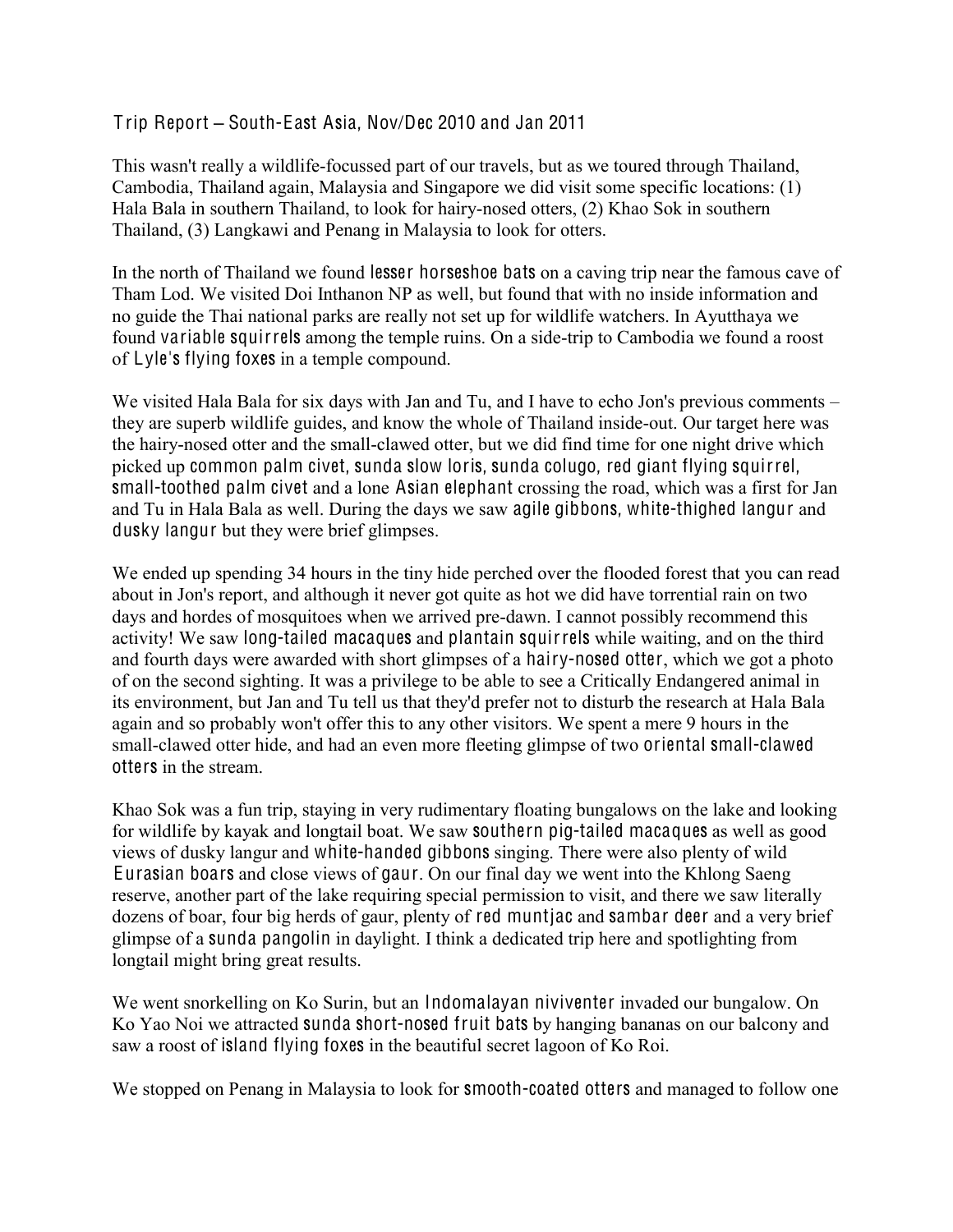along the coast for 10 minutes at Pulau Pinang NP on Pantai Keratchut beach. We also saw giant black squirrels and plantain squirrels on the same beach.

Langkawi was a surprise location. We found photos of small-clawed otters online and contacted JungleWalla (http://junglewalla.com). They put us in touch with their guide Indera and we hopped a ferry for a lightning 24 hour visit, one afternoon and one morning. Indera took us to half-a-dozen known locations for otters, and we saw fresh activity at four of them. We got our sighting of three oriental small-clawed otters crossing a stream just behind a resort on the west of the island. We also saw giant black and sunda black-striped squirrel here, and in a cave were two species of roundleaf bats, great and intermediate. There's clearly a healthy population of otters on Langkawi using very accessible locations, and I think spending 2 days here with Indera would almost certainly give a sighting. He even knew of a holt almost within sight of his house, but that pair were shot by fish farmers just a week before we came!

And if you need a location for smooth-coated otters, try Sungei Buloh wetland reserve on Singapore, our last stop. There's a pond right outside the visitor centre and a pair of otters slept, played and tormented water monitor lizards there for three hours while we watched. Currently they are there almost daily, and three generations have been using the pond.

Complete list for the South-East Asia leg of our year around the world (31 mammals in 8 weeks, all new to our life list except smooth-coated otter, muntjac, boar and elephant)

| Smooth-coated otter         |
|-----------------------------|
| Wild boar                   |
| Asian elephant              |
| Dusky langur                |
| Variable squirrel           |
| Lesser horseshoe bat        |
| Plantain squirrel           |
| Long-tailed macaque         |
| Sunda slow loris            |
| Sunda colugo                |
| Red giant flying squirrel   |
| Small-toothed palm civet    |
| Common palm civet           |
| Agile gibbon                |
| Oriental small-clawed otter |
| White-thighed langur        |
| Hairy-nosed otter           |
| Southern pig-tailed macaque |
| Gaur                        |
| Sambar                      |
| Red muntjac                 |
| Sunda pangolin              |